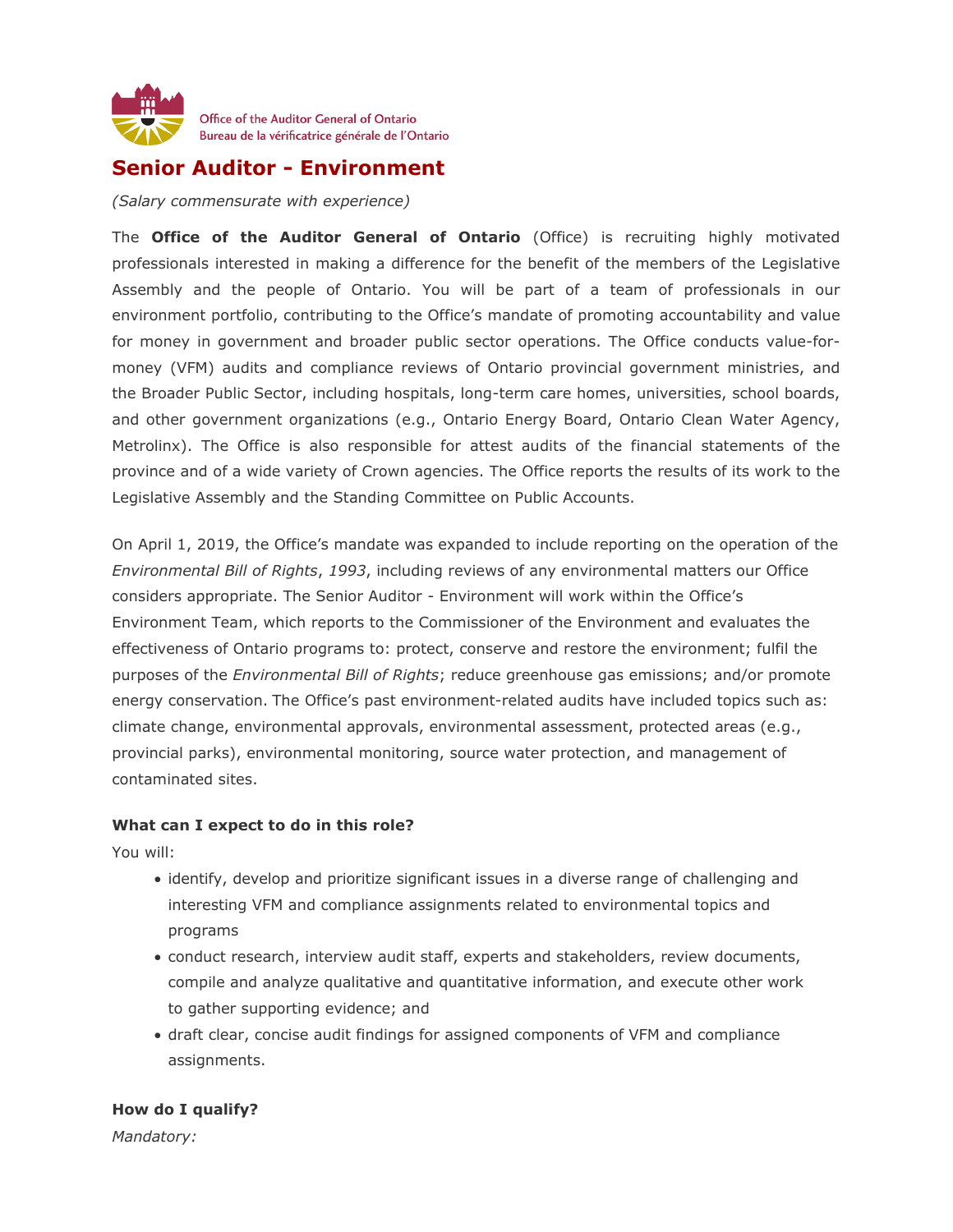• A Master's or PhD degree in environmental studies/sciences (e.g., biology, engineering, planning, law) or related fields, with preference given to those with work experience in natural resource management, wildlife management, environmental policy, sustainability, climate change mitigation/adaptation, or energy conservation; and/or a Chartered Professional Accountant (CPA) designation with experience conducting value-for-money audits or program evaluations, particularly in environmental areas.

- Audit/program evaluation experience and/or knowledge.
- Ability to work out of our office in Toronto (20 Dundas Street West)
- Ability to travel, mainly within Ontario.
- Work experience in the public sector is an asset.

#### *Knowledge and Technical Skills:*

- Knowledge or experience in environmental studies, sciences, policies and/or programs.
- General understanding of the Ontario government environment, legislative processes and government policies and procedures.
- Knowledge of qualitative and quantitative research techniques and principles, including data analysis, sampling techniques, surveys, questionnaires, and interviews.

#### *Analytical, Judgement and Problem-solving Skills:*

- Strong research and analytical skills to assess multi-dimensional problems and program/audit/process improvement issues.
- Proven judgement to independently identify audit issues, determine root causes, analyze impacts and make recommendations.
- Strong organizational skills to co-ordinate work with other team members in order to complete work within an agreed upon time frame.

#### *Communication and Relationship-management Skills:*

- Strong oral communication skills to communicate observations, recommendations and action plans with auditees.
- Excellent written communication skills to ensure reports are clear and concise and can be easily understood by the auditee and the public.
- Strong interpersonal skills to work cooperatively in a team environment.

**Note:** Prior to an offer of employment, the top applicant(s) will be required to undergo a screening by the Canadian Police Information Centre (CPIC).

Interested candidates, please **submit a covering letter and resume** (as one document), by email quoting competition number **2208** by May 31, 2022 to:

Cindy MacDonald Director, Human Resources and Office Services